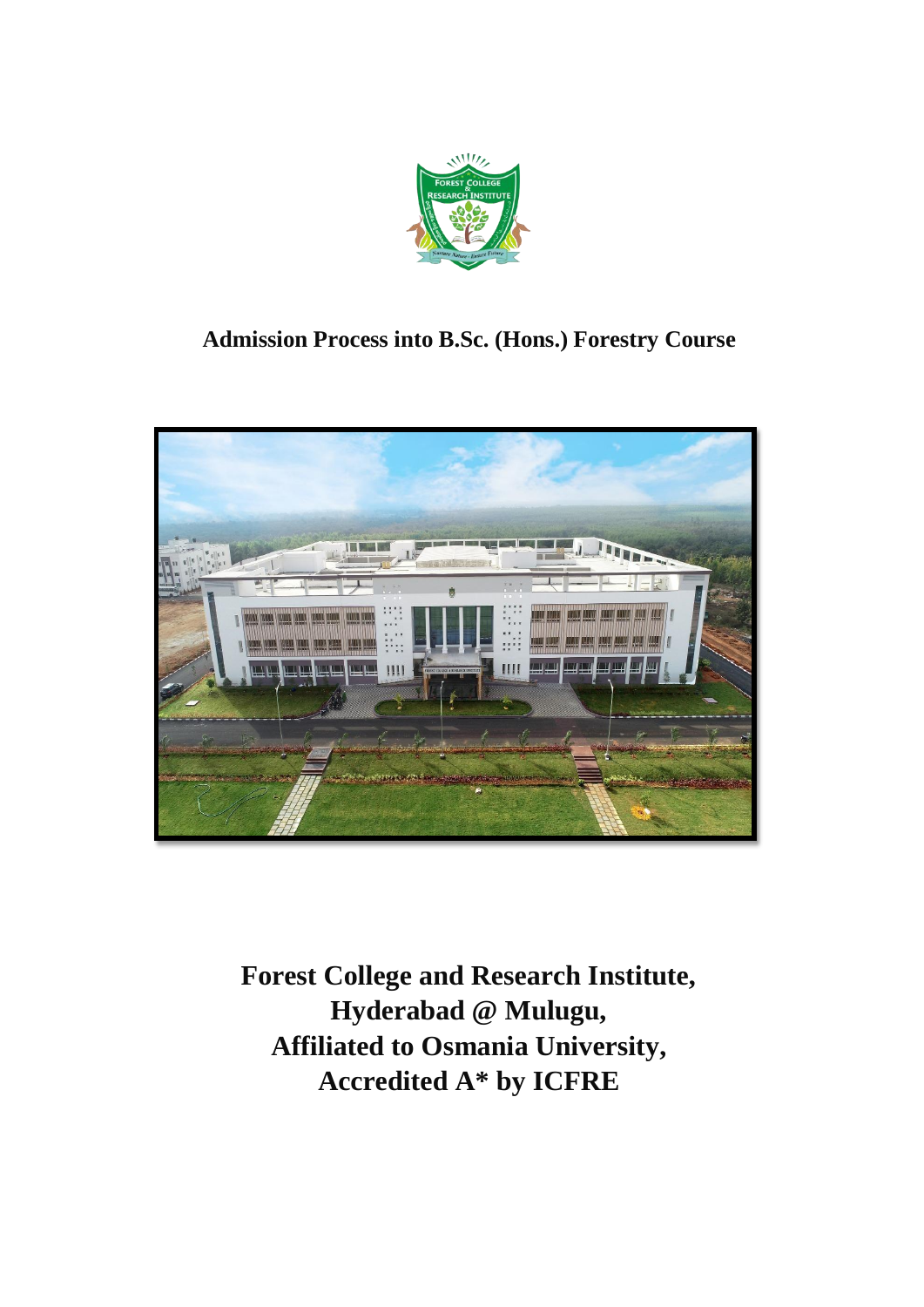## **INTAKE**

| <b>Course and Duration</b>                    | <b>College</b>                                            | <b>Total</b><br><b>Intake</b> |
|-----------------------------------------------|-----------------------------------------------------------|-------------------------------|
| <b>B.Sc. (Hons.) Forestry</b><br>(Four years) | Forest College and Research Institute, Hyderabad @ Mulugu | 55                            |
|                                               | Payment Quota                                             | 05                            |
|                                               | <b>Total:</b>                                             | 60                            |

### **Mode of Admissions**:

Admissions will be based on TS EAMCET – 2021 Rank in Biology (Botany + Zoology), Physics and Chemistry subjects with Intermediate or any other equivalent examination recognized as equivalent there to by the Board of Intermediate Education Telangana State.

## **Procedure for Applying:**

Prescribed application form has to be filled online from 15-09-2021 at the college website **www.fcrits.in** by uploading the required documents and paying the amount of Rs. 1000/- for General and Rs. 500/- for SC / ST / PH candidates towards application fee online on or before 11-10-2021.

(Candidates seeking admission under payment quota shall pay Rs. 3000/-)

For more details visit www.fcrits.in or enquire at the helpline No.:80743 50866, 99499 77248, or Email: fcriadmissions@gmail.com

# **Note: Admissions will be based on TS EAMCET – 2021 and by following the statutory reservations followed in the state of Telangana.**

# **Eligibility:**

Candidates should have passed Intermediate Examination  $(10+2$  pattern) or any examination recognized as equivalent there to by the board of Intermediate Examination, Telangana State with the following subjects: (a) Biology (b) Physics (c) Chemistry Or (a) Mathematics (b) Biology (c) Physics (d) Chemistry

**Note:** Irrespective of the subjects taken at the qualifying examination, candidate seeking admission to the B.Sc. (Hons.) Forestry course should appear for Biology, Physics and Chemistry in TSEAMCET.

• Candidates should obtain at least 45% of marks (40% in case of candidates belonging to SC/ST category) in the subject specified taken together at 10+2 / Intermediate.